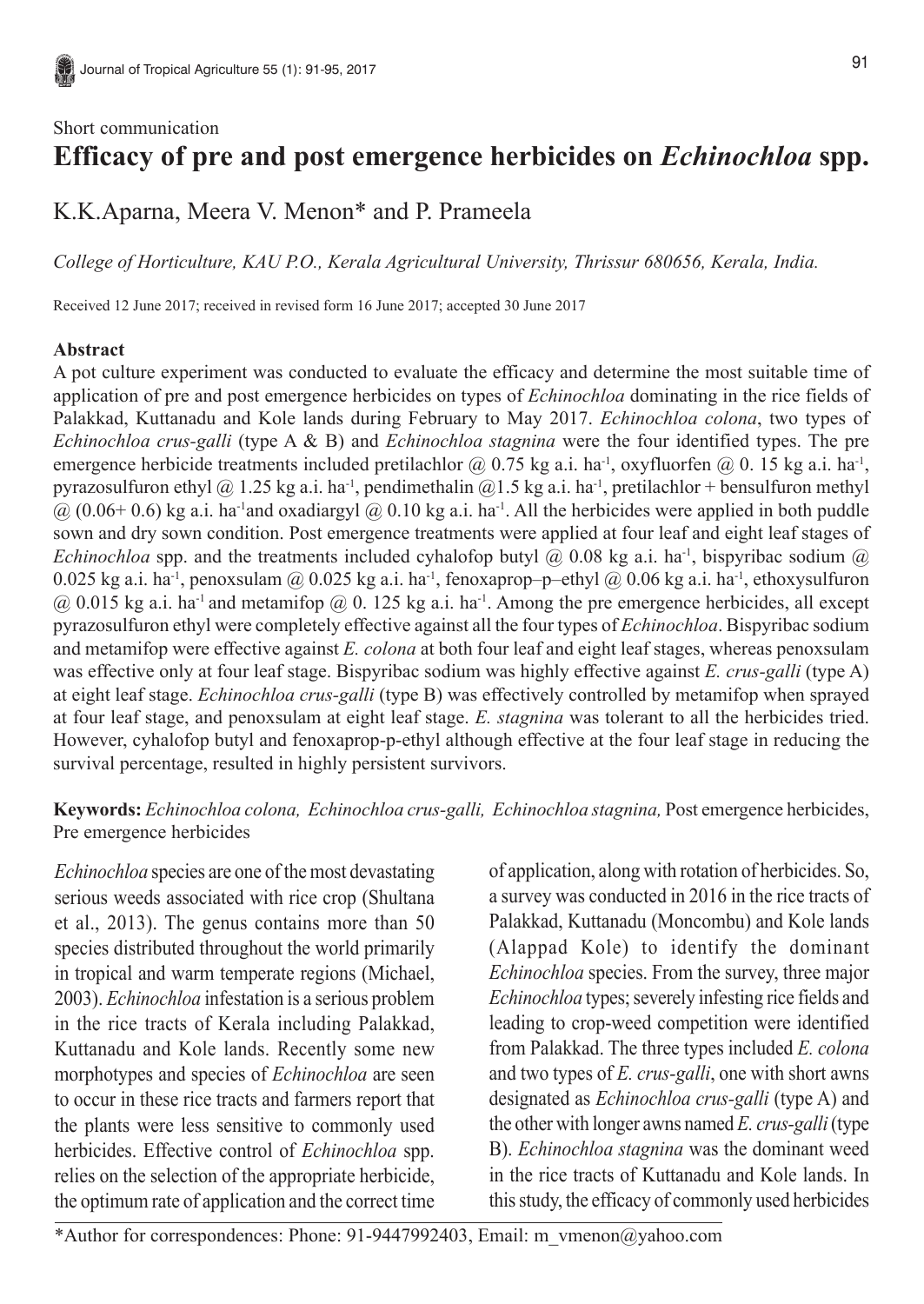92

were tested against all the four types of *Echinochloa* to pinpoint the herbicides which can be used effectively against each type as well as the most suitable time of application.

The experiment was conducted as pot culture study during February to May 2017, at College of Horticulture, Vellanikkara, located at 13.32**<sup>I</sup>**N latitude, 76.26<sup>°</sup> E longitude and an altitude of 40 m above mean sea level. Earthen pots (50 cm diameter X 40 cm height) were used for the experiment and  $3/4<sup>th</sup>$  of the pots were filled with soil collected from paddy field. The soil had a pH of 6.9 with medium organic carbon, N, K and low P.

The treatments included various pre and post emergence herbicides. The quantity of herbicide required was calculated based on the recommendation and the diameter of the pot (Table 2). Six ml of the solution was then carefully sprayed in each pot using a hand sprayer. Efficacy of pre emergence herbicides was studied under both dry sown and puddle sown conditions. In dry sown conditions, *Echinochloa* seeds were sown in pots filled with soil and irrigated lightly without flooding simulating rainfall. Herbicides were sprayed on the day after sowing. In puddle sown conditions, soil in the pots were puddled by hand and excess water removed after settling of the clay. Seeds were sown on the top layer and after one day again flooded to a depth of three centimetres. Water was drained after one day and herbicides were sprayed on the third day after sowing. Flooding was again done after 24 hours and continued for the duration of the study. The herbicide treatments were: pretilachlor  $\omega$  0.75 kg a.i. ha<sup>-1</sup>, oxyfluorfen  $\omega$  0. 15 kg a.i. ha<sup>-1</sup>, pyrazosulfuron ethyl  $\omega$  1.25 kg a.i. ha<sup>-1</sup>, pendimethalin  $(2)$ 1.5 kg a.i. ha<sup>-1</sup>, pretilachlor + bensulfuron methyl  $\omega$  (0.06+ 0.6) kg a.i. ha<sup>-1</sup>, oxadiargyl  $(20, 0.10 \text{ kg a.i.} \text{ha}^{-1} \text{ along with an})$ untreated control. Weed control efficiency (WCE) was calculated based on the number of surviving weed seedlings in each pot.

x - No. of *Echinochloa* seedlings in unweeded control

y - No. of *Echinochloa* seedlings in treatment plot (Mani et al., 1973)

Efficacies of post emergence herbicides were studied under puddle sown condition. The herbicides were sprayed at four and eight leaf stages of the weed. The treatments included cyhalofop butyl  $\omega$  0.08 kg a.i. ha<sup>-1</sup>, bispyribac sodium  $\omega$  0.025 kg a.i. ha<sup>-1</sup>, penoxsulam  $\omega$  0.025 kg a.i. ha<sup>-1</sup>, fenoxaprop-p-ethyl  $\omega$  0.06 kg a.i. ha<sup>-1</sup>, ethoxysulfuron @ 0.015 kg a.i. ha<sup>-1</sup>, metamifop @ 0. 125 kg a.i. ha-1and an untreated control. Each pot was sown with 25 seeds of *Echinochloa* spp. and on germination, five seedlings were maintained per pot. The seeds were pre-treated with 1M ethanol under darkness for three days in order to improve germination - a modification of the procedure suggested by Kovach et al. (2012). Completely randomized design was adopted for experiments and separate experiments were conducted for the four different *Echinochloa* types with three replications for each treatment. The efficacy of each herbicide was worked out based on seedling survival percentage and weed persistence index (WPI). Seedling survival was the number of seedlings in each pot which remained green (without drying) after application of herbicide, expressed as percentage of total number of seedlings before herbicide treatment. WPI was worked out using the formula:

WPI= $(p/q)$  x  $(b/a)$ 

- p Dry weight of weeds in treated plot
- q Dry weight of weeds in control plot
- a Weed count in the treated plot
- b Weed count in the control plot

(Mishra and Misra, 1987)

 WPI indicates the degree of resistance of the plant that survived the herbicide and is expressed in terms of dry matter production. The data on seedling survival percentage and weed persistence index were transformed by angular transformation to

$$
WCE = \frac{x-y}{x} \times 100
$$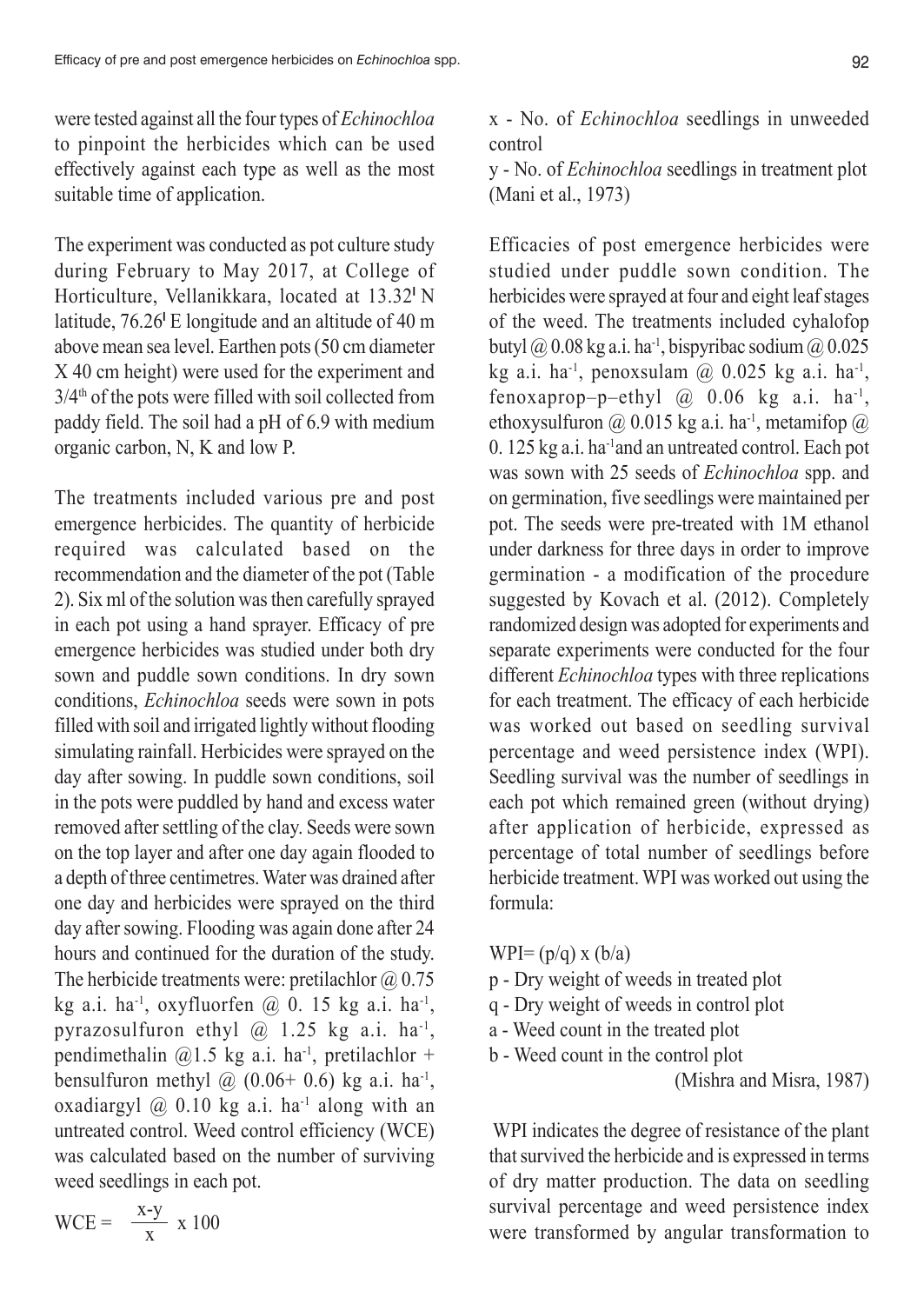| Species of Echinochloa | Treatments           |               | Puddle sown | Dry sown    |        |  |
|------------------------|----------------------|---------------|-------------|-------------|--------|--|
|                        |                      | Germination   | <b>WCE</b>  | Germination | WCE    |  |
|                        |                      | $\frac{1}{2}$ | $(\%)$      | $(\%)$      | $(\%)$ |  |
| E. colona              | Pyrazosulfuron-ethyl | 36.00         | 14.29       | 4.00        | 87.50  |  |
|                        | Control              | 42.00         |             | 32.00       |        |  |
| E. crus-galli (type A) | Pyrazosulfuron-ethyl | 5.33          | 82.62       | 1.33        | 95.25  |  |
|                        | Control              | 30.67         |             | 28.00       |        |  |
| E. crus-galli (type B) | Pyrazosulfuron-ethyl | 49.33         | 7.50        | 20.00       | 59.46  |  |
|                        | Control              | 53.33         |             | 49.33       |        |  |
| E. stagnina            | Pyrazosulfuron-ethyl | 2.67          | 88.00       | 0.00        | 100.00 |  |
|                        | Control              | 22.67         |             | 20          |        |  |

*Table 1*. Efficacy of pyrazosulfuron-ethyl on *Echinochloa* spp.

normalize their distribution. They were then analyzed following ANOVA, and the means were compared based on the least significant difference (LSD) at 0.05 level of significance. The statistical software 'WASP 2.0' was used for analysis.

There was no seed germination in pots treated with pretilachlor, oxyfluorfen, pendimethalin, pretilachlor + bensulfuron methyl, and oxadiargyl in both puddle sown and dry sown conditions. These pre-emergence herbicides were thus 100 per cent efficient in controlling all the four types of *Echinochloa*. However, in pots treated with pyrazosulfuron-ethyl, both seed germination and seedling emergence was observed in three types of *Echinochloa* whereas there was no germination of *E. stagnina.* Pyrazosulfuron-ethyl is recommended to be applied  $6 - 9$  days after sowing (KAU, 2016), which could be the reason for its poor performance in the present study where it was applied  $3 - 6$  days earlier. Plants grown in dry sown condition were more susceptible to pyrazosulfuron-ethyl than those in wet sown condition. The susceptibility to pyrazosulfuron-ethyl was in the order *E. stagnina*> *E. crus-galli* (type A) > *E. colona* > *E. crus-galli* (type B) (Table 1).

Post emergence herbicides had varying effects on the different types of *Echinochloa*. Although herbicides which were known to be highly effective against the weed were evaluated, they were less effective in pot culture studies. The data on seedling survival  $\left(\frac{9}{6}\right)$  and WPI are presented in Table 2.

For *Echinochloa colona*, application of both cyhalofop butyl and fenoxaprop-p-ethyl at four leaf stage was seen to be less effective, with more than 60 per cent seedling survival. Fenoxaprop-p-ethyl performed better at eight leaf stage of the weed with a seedling survival percent of 40, suggesting that application at this stage would be more effective. Bispyribac sodium and metamifop were effective at both stages of the weed, indicating their superiority in controlling *E. colona*. Chauhan and Abugho (2012) have reported that post emergence application of bispyribac sodium at four leaf stage reduced the biomass of *E. colona* up to 95 per cent. Walia et al*.* (2008) reported that bispyribac sodium (0.4 kg ha-1) could bring about great reduction in the biomass accumulation of *E. colona* when applied at 30 DAS. There was no seedling survival when bispyribac sodium, metamifop and penoxsulam were applied at the four leaf stage. Ethoxysulfuron was seen to be least effective among the herbicides applied as the seedling survival was 100% and the surviving plants were highly persistent.

Application of bispyribac sodium at the eight leaf stage was highly effective against *E. crus-galli* (type A) as there was no seedling survival. Bispyribac sodium has also been reported to be effective in rice nursery as well as main field against *E. crusgalli* and *E. glabrescens* (Duary and Mukherjee, 2013). At the four leaf stage, although there was a 33% seedling survival, the persistence of the survived seedlings was low (0.04). Survival percentage of the weed was less when fenoxaprop-p-ethyl,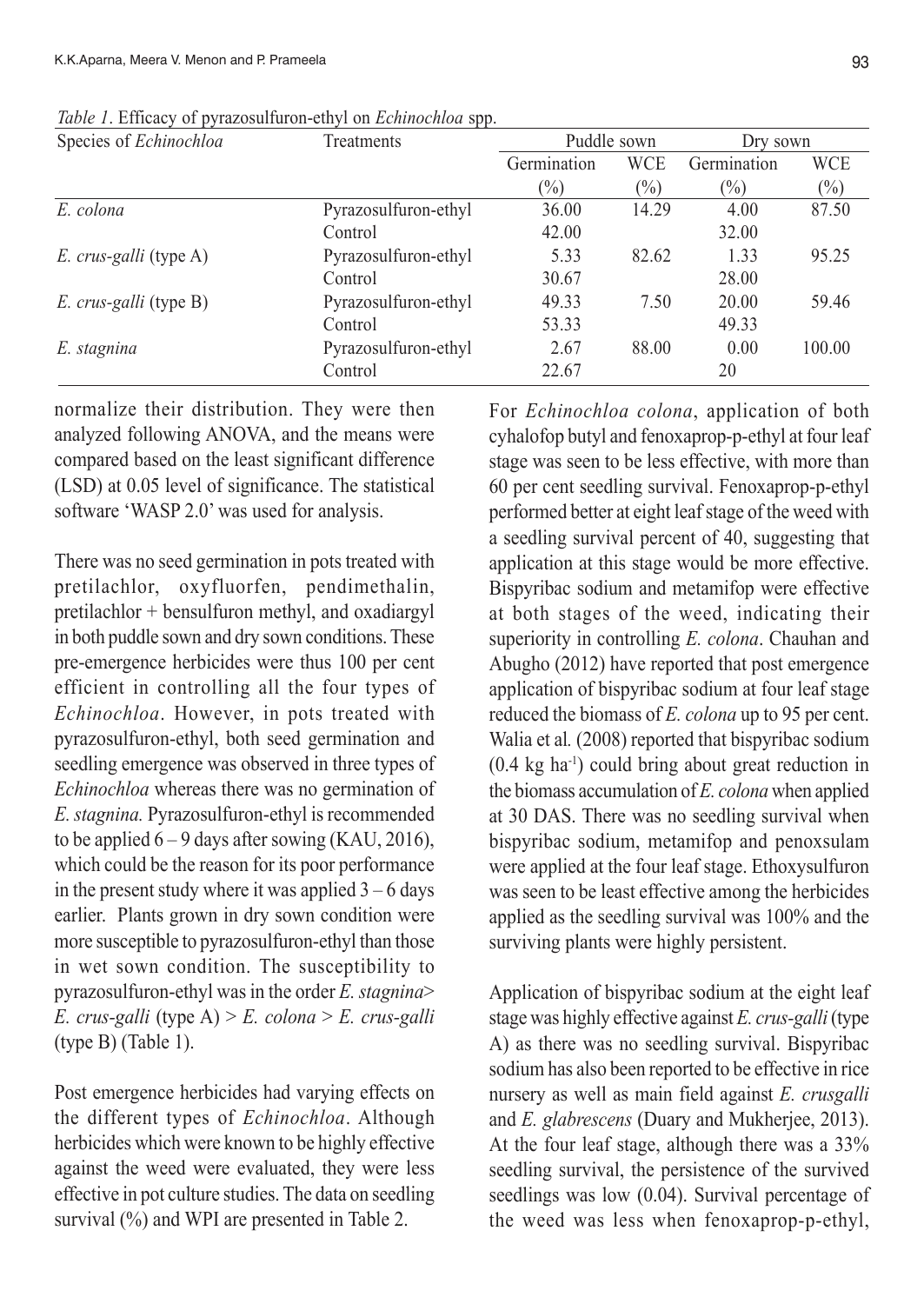| .                               | $  -$    |                    |                         |                    |                                 |           |                                 |            |        |           |                      |            |        |           |        |            |        |
|---------------------------------|----------|--------------------|-------------------------|--------------------|---------------------------------|-----------|---------------------------------|------------|--------|-----------|----------------------|------------|--------|-----------|--------|------------|--------|
| Treatments                      |          | Echinochloa colona |                         |                    | Echinochloa crus-galli (Type A) |           | Echinochloa crus-galli (Type B) |            |        |           | Echinochloa stagnina |            |        |           |        |            |        |
| Dose                            |          |                    | Eight leaf<br>Four leaf |                    |                                 | Four leaf |                                 | Eight leaf |        | Four leaf |                      | Eight leaf |        | Four leaf |        | Eight leaf |        |
| $(g \text{ or } ml\text{/pot})$ |          | stage              |                         | stage              |                                 | stage     |                                 | stage      |        | stage     |                      | stage      |        | stage     |        | stage      |        |
|                                 |          | SS(%)              | WPI                     | SS(%)              | WPI                             | SS(%)     | WPI                             | SS $(%)$   | WPI    | SS $(\%)$ | WPI                  | SS $(\%)$  | WPI    | SS(%      | WPI    | SS $(\% )$ | WPI    |
| Cyhalofop butyl                 | $0.016*$ | 62.64              | 5.03                    | 89.52              | 4.98                            | 79.39     | 1.48                            | 89.52      | 5.28   | 79.89     | 3.89                 | 89.52      | 4.45   | 47.88     | 4.58   | 89.52      | 5.26   |
|                                 |          | (78.57)            | (0.77)                  | (100)              | (0.75)                          | (95)      | (0.06)                          | (100)      | (0.85) | (95.45)   | (0.48)               | (100)      | (0.61) | (55.00)   | (0.64) | (100)      | (0.84) |
| Bispyribac sodium               | 0.005    | 0.48               | 0.48                    | 31.62              | 3.89                            | 34.79     | 1.09                            | 0.48       | 0.48   | 43.56     | 3.42                 | 67.78      | 3.25   | 61.7      | 3.83   | 61.85      | 4.42   |
|                                 |          | (0.00)             | (0.00)                  | (27.84)            | (0.48)                          | (33.33)   | (0.04)                          | (0.00)     | (0.00) | (47.62)   | (0.36)               | (85.70)    | (0.32) | (77.50)   | (0.45) | (70.00)    | (0.59) |
| Penoxsulam                      | 0.002    | 0.48               | 0.48                    | 72.94              | 2.53                            | 44.27     | .22                             | 35.53      | 2.50   | 18.33     | 1.71                 | 0.48       | 0.48   | 61.85     | 3.78   | 38.86      | 4.66   |
|                                 |          | (0.00)             | (0.00)                  | (87.50)            | (0.19)                          | (48.75)   | (0.05)                          | (41.66)    | (0.25) | (14.28)   | (0.11)               | (0.00)     | (0.00) | (70.00)   | (0.44) | (40.00)    | (0.66) |
| Fenoxaprop-p-ethyl              | 0.017    | 64.84              | 1.51                    | 38.97              | 5.56                            | 54.06     | 0.92                            | 50.38      | 4.55   | 10.61     | -34                  | 42.12      | 2.59   | 22.09     | 2.18   | 59.84      | 4.22   |
|                                 |          | (75.00)            | (0.08)                  | $(39.70)$ $(0.94)$ |                                 | (65.00)   | (0.02)                          | (59.33)    | (0.63) | (5.00)    | (0.08)               | (45.00)    | (0.21) | (20.00)   | (0.19) | (66.66)    | (0.54) |
| Ethoxysulfuron                  | 0.002    | 89.52              | 4.74                    | 89.52              | 5.68                            | 72.46     | l.61                            | 89.52      | 5.30   | 78.11     | 2.97                 | 89.52      | 5.35   | 72.94     | 4.20   | 89.52      | 5.63   |
|                                 |          | (100)              | (0.63)                  | (100)              | (0.99)                          | (86.64)   | (0.08)                          | (100)      | (0.86) | (93.75)   | (0.17)               | (100)      | (0.87) | (87.50)   | (0.54) | (100)      | (0.96) |
| Metamifop                       | 0.025    | 0.48               | 0.48                    | 34.76              | 2.28                            | 38.30     | 2.38                            | 42.95      | 3.44   | 0.48      | 0.48                 | 11.89      | 1.90   | 45.00     | 3.95   | 31.62      | 3.23   |
|                                 |          | (0.00)             | (0.00)                  | (33.30)            | (0.16)                          | (38.63)   | (0.17)                          | (46.42)    | (0.41) | (0.00)    | (0.00)               | (6.25)     | (0.14) | (50.00)   | (0.47) | (35.71)    | (0.44) |
| LSD(0.05)                       |          | 15.02              | 0.65                    | 15.02              | 0.65                            | 27.36     | -23                             | 27.36      |        | 13.54     | .23                  | 13.54      | 23     | 29.61     | l.54   | 29.61      | 1.54   |

*Table 2.* Effect of post emergence herbicides on Seedling Survival (SS) and Weed Persistence Index (WPI) of *Echinochlog* spp.

\*Angular transformed values. Original values in parentheses

metamifop and penoxsulam were applied at the four leaf stage. Ntanos et al. (2000) reported that early post-emergence application of cyhalofop butyl at a rate of  $0.15 - 2$  kg ha<sup>-1</sup> effectively controlled *E. crusgalli.* However in the present experiment, the survival per cent and WPI was high, indicating their inadequacy to completely control *Echinochloa crusgalli* (type A) at four leaf stage. At eight leaf stage, these herbicides performed still more poorly, resulting in high dry matter production by the surviving seedlings. At the eight leaf stage, both survival (100%) and persistence (0.85) were higher when cyhalofop butyl was applied. So though an earlier application produced better results, the effect was seen to be inadequate, pointing to a probable need for either a higher dose of application or a still earlier application. Sharma et al. (2004) recommended a dose of  $0.09 \text{ kg}$  ha<sup>-1</sup> as optimum for controlling *Echinochloa* in the nursery. It follows that a higher dose is required for killing *Echinochloa* of advanced age. The time of application also has to be precise as a slight variation in age of the weed seedlings can render a herbicide ineffective. Ntanos et al. (2000) observed that weed control with cyhalofop butyl  $(0.2 \text{ kg ha}^{-1})$  was reduced when applied at four leaf stage compared to the two leaf stage.

*E. crus-galli* (type B) was seen to be totally killed off by the application of metamifop at the four leaf stage, or penoxsulam at the eight leaf stage. However, Ottis et al*.* (2003) have reported that penoxsulam provided 99 per cent control of *Echinochloa crus-galli* at 21 DAT. Contrary to its effect on *E. colona* and *E. crus-galli* (type A), bispyribac sodium was seen to be ineffective against *E. crus-galli* (type B) at both stages of application. Earlier application of bispyribac sodium was ineffective in killing majority of the seedlings, while at the later stage, the persistence of the surviving seedlings was high. Fenoxaprop-p-ethyl was a good herbicide for *E. crus-galli* (type B) at the four leaf stage as the seedling survival per cent was only 5. Similar results have been reported by Singh et al. (2004). Chauhan and Abugho (2012) have also observed poor control of *E. crus-galli* when fenoxaprop + ethoxy sulfuron  $(150 + 18$  g ha<sup>-1</sup>) was sprayed at the eight leaf stage, whereas at the four leaf stage the weed control efficiency was 68 per cent. In the present experiment, at the eight leaf stage, the surviving seedlings showed high persistence.

*E. stagnina*, present in Kuttanad and the Kole lands, was significantly different from the other species of *Echinochloa* studied in its response to herbicides. Bispyribac sodium was found to be less effective against this species both at the four leaf and eight leaf stages and the surviving seedlings were highly persistent. Fenoxaprop-p-ethyl was effective at the